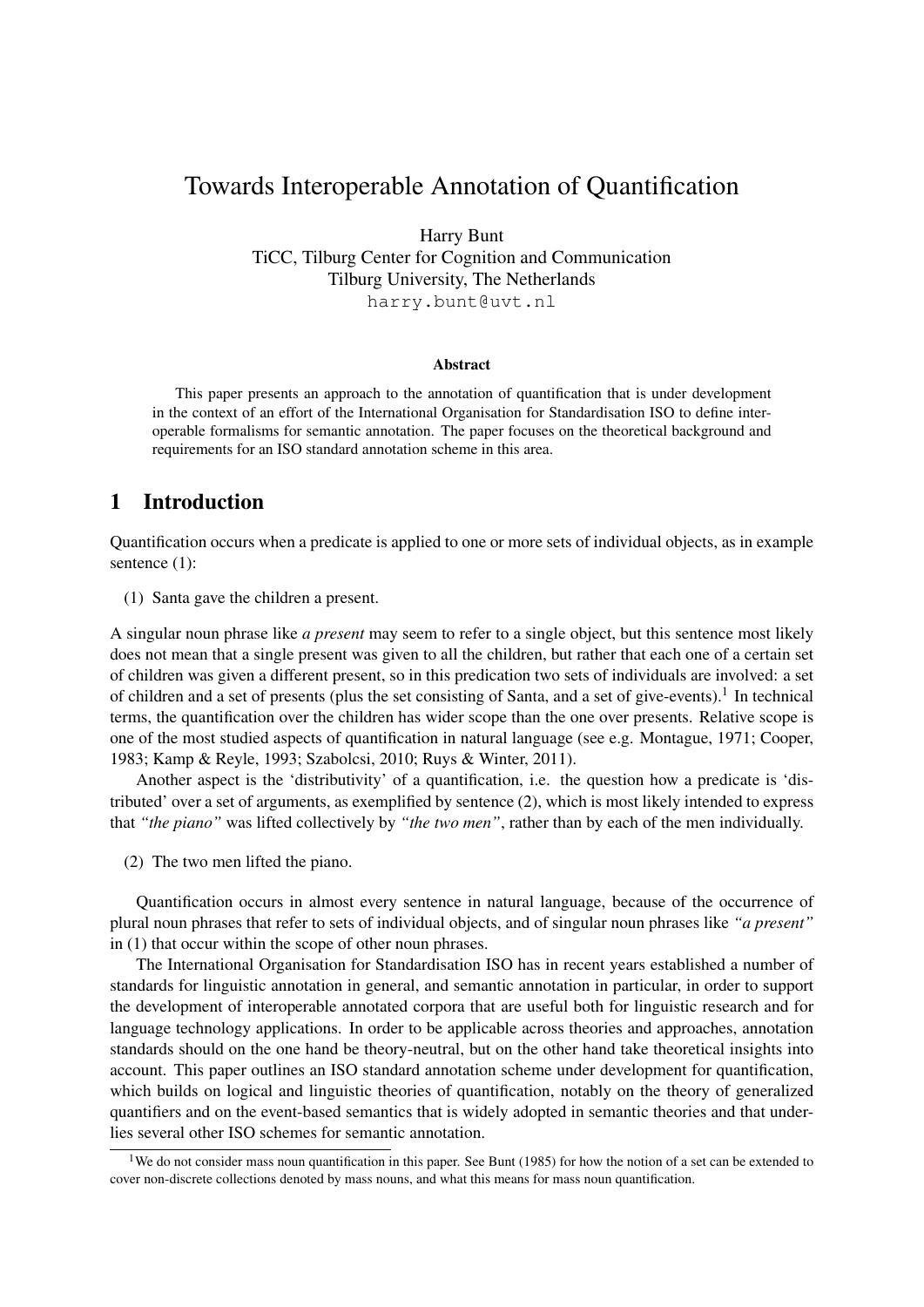# 2 Theoretical Background

### 2.1 Generalized Quantifier Theory

Quantification has been studied extensively in logic (Frege, 1879; Tarski, 1936; Mostowski, 1957; Lindström, 1966); in linguistics (Higginbotham & May, 1981: Keenan & Stavi, 1986; Zwarts, 1984; Partee, 1988; Szabolcsi, 2010; Ruys & Winter, 2011), in formal semantics (Montague, 1974; Barwise & Cooper, 1981; van Benthem, 1984; Westerstahl, 1985; Kamp & Reyle, 1993), and in computational semantics (Alshawi, 1990; Bos, 1995; Pulman, 2000; Robaldo, 2014). In logic, the study of quantification and its role in formal reasoning has long (from Aristotle to Tarski) been restricted to the use of the universal (∀, *"for all"*) and existential (∃, "*for some"*) quantifiers. Relatively recently (Mostowski, 1957; Lindström, 1966), it was noted that the universal and the existential quantifier can both be viewed as expressing a property of the involvement in a predication of sets of individual objects: the universal quantifier expresses that all the elements of a given domain are involved; the existential quantifier that at least one of them is involved. This notion of a quantifier has been generalized to other properties such as those expressed in English by *"most, less than half of, three"*, or *"more than 200"*. The concepts in this broader class of quantifiers are called *generalized quantifiers*.

According to the theory of generalized quantifiers (GQT), words like *all* and *some* in English, as well as their equivalents in other languages, do not form the counterparts of the universal and existential quantifiers of formal logic, and neither do words like *three*, and *most*, which have been called 'cardinal quantifiers' and 'proportional quantifiers' (Partee, 1988), form the counterparts of certain generalized quantifiers. In formal logic, quantifications are expressions like ∀*x*.*p* and ∃*x*.*p*, which say that *p* is true of all individual objects in the universe of discourse and of at least one such object, respectively. In natural languages, by contrast, it is not possible to say in a similar way that something is true for all objects or for some object. The English expressions that are closest to the universal and existential quantifiers of formal logic are *"everything, something"*, and *"everybody, somebody"* (and similarly in other languages), but these expressions do not quantify over all entities, but only over things and persons, respectively. Instead, natural languages have quantifying expressions like *"all politicians, a present, some people"*, and *"more than five sonatas"*, which indicate a certain domain that the quantification refers to. GQT therefore views noun phrases as quantifiers in natural language, rather than determiners (Barwise and Cooper, 1981). Determiners, instead, denote mappings from sets of entities to logical quantifiers (properties of sets of individual objects).

#### 2.2 Event-based semantics

Some aspects of sentence meaning can be accounted for only if verbs are viewed as introducing events (in a broad sense of 'event', that includes states, facts, processes, and their negations), rather than predicates. Adverbial modifications are prime examples of this, and have prompted Davidson (1989) to introduce events as individual objects into the semantic of natural language, notably as additional arguments of predicates that correspond to verbs, as illustrated in (3a). Parsons (1990) has proposed a variation of this approach which does not increase the number of arguments of a verb-related predicate, but instead uses one-place predicates applied to existentially quantified event variables, and thematic roles, a.k.a. semantic roles, to represent the roles of the participants in events, as illustrated in (3b). This approach, known as 'neo-Davidsonian', has been widely adopted in modern semantics, and has been the basis of the ISO standard 24617-4 for the annotation of semantic roles.

(3) a. ∃*x*.∃*y*.∃*e*.[*present(x)* ∧ *child(y)* ∧ *give*(*e*,*santa*, *x*, *y*)] b. ∃*x*.∃*y*.∃*e*.[ *present(x)* ∧ *child(y)* ∧ *give*(e) ∧ *agent(e, santa)* ∧ *theme(e,x)* ∧ *beneficiary(e,y)*]

The latter representation makes the roles explicit of the participants in an event and has the advantage that it allows the representation of certain quantification aspects, such as the collective/individual distinction, as a property of the way in which a certain set of participants is involved in an event. The ISO 24617-4 annotation of (1) would look as in (4):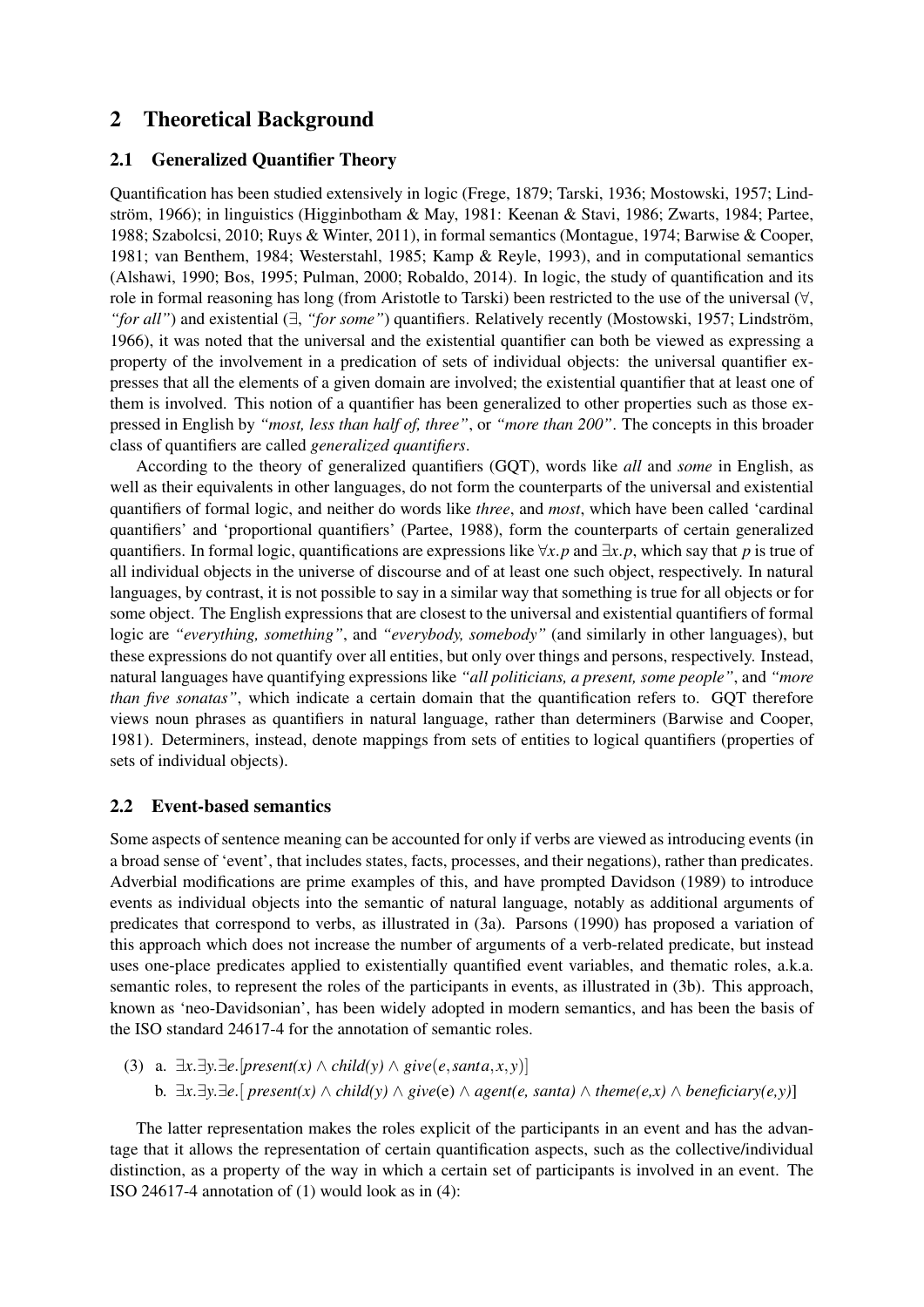(4)  $\le$  event xml:id="e1" target="#m2" pred="give"/ $>$ <entity xml:id="x1" target="#m1" entityType="santa"/>  $\langle$ srLink event="#e1" participant="#x1" semRole="agent">  $\leq$ entity xml:id="x2" target="#m3" entityType="child"/ $>$  $\langle$ srLink event="#e1" participant="#x2" semRole="beneficiary"/ $>$ <entity xml:id="x3" target="#m4" entityType="present"/> <srLink event="#e1" participant="#x3" semRole="theme"/>

Quantifying expressions such as *"twice"* and *"more than five times"*, as in *"I called you twice"*, also necessitate the introduction of sets of events, since these expressions count the number of elements in a set of events of a certain type. Similarly for expressions of frequency, as in *"I will call you twice every day"*.

For an annotation schema for quantification, this paper proposes an approach that combines GQT with the neo-Davidsonian view on predicate-argument relations, including the use of semantic roles (as defined in ISO 24617-4) for characterizing event participation. This is brought out most clearly in the semantics of the annotations, which makes use of Discourse Representation Structures (DRSs) that involve sets of events with sets of participants. For example, the annotation of the NP *"Two men"* is interpreted as the DRS in (5a), which can be read as follows: *There is a set X of cardinality 2 that consists of men*. A semantic role link, like the one for the agent role with collective distributivity, is interpreted as the DRS in (5b), and the sentence *"Two men lifted a piano"* is interpreted as the DRS (6), obtained by combining the DRSs for the NPs, the verb, and the semantic role relations.



# 3 Related Work

Some work on the annotation of quantification has been going into ISO-TimeML (ISO 24617-1), which has certain limited provisions for dealing with time-related quantification. For example, a temporal quantifier like "*daily*" is represented as follows, where "P1D" stands for "period of one day":

 $(7)$   $\langle$ TIMEX3 xml:id="t5" target="#token0" type="SET" value="P1D" quant="EVERY"/ $>$ 

The attribute @quant is used as one of the attributes of temporal entities, in order to indicate that the entity is involved in a quantification. ISOspace (ISO 24617-7) makes use of the same @quant attribute, but now applied to spatial entities, and in addition uses the attribute @scopes to specify a scoping relation. If the  $\omega$  escopes attribute for a  $\langle$  spatialEntity $\rangle$  tag with its ID being X is filled with the value Y, this relation means that the quantifier for X has scope over the quantifier for Y. The following example illustrates this: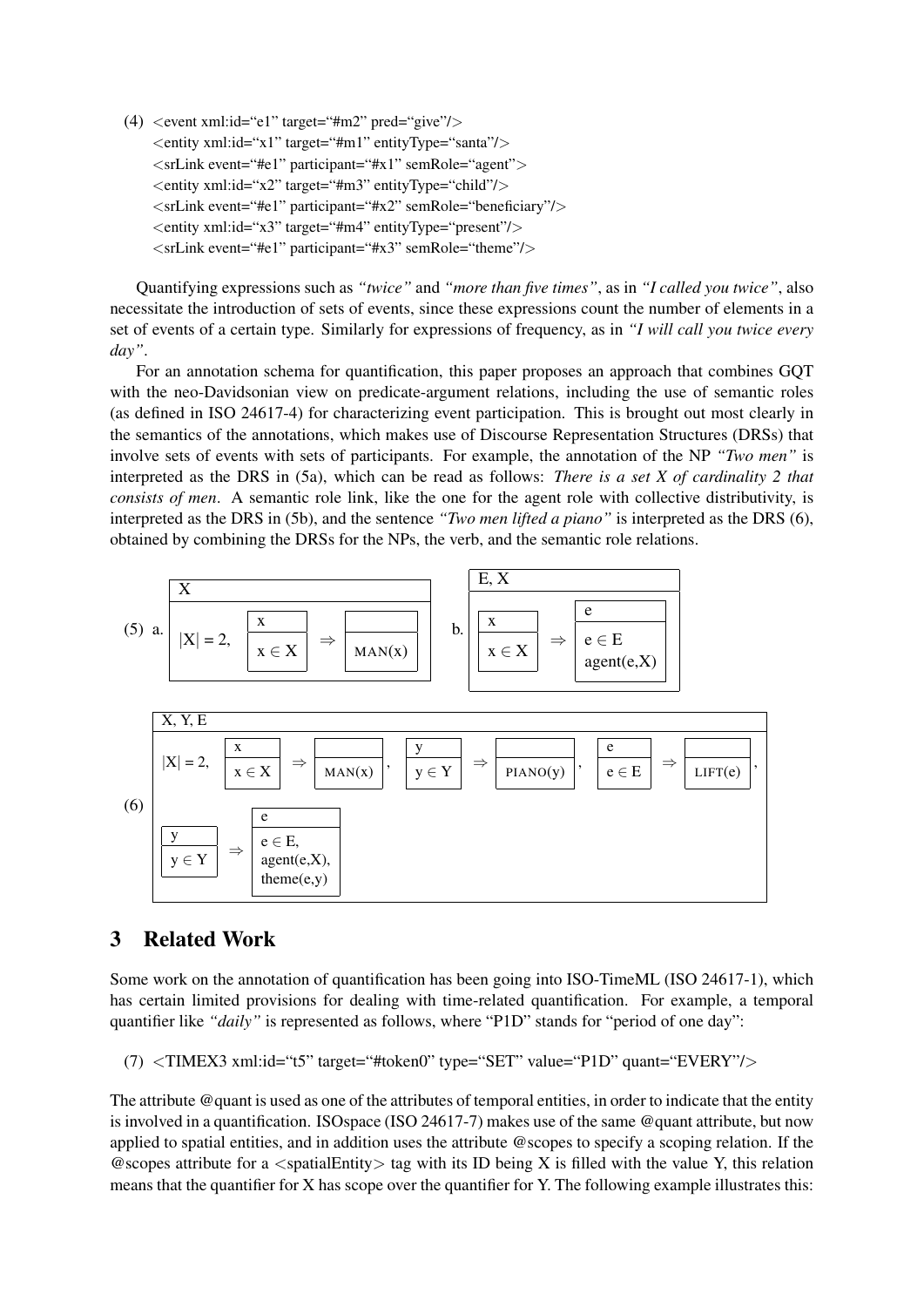(8) a. There's a computer*se*<sup>1</sup> on*ss*<sup>1</sup> every desk*se*2.

```
b. \le spatialEntity id="se1" target"#token2" form="nom" countable="true" quant="1",
scopes="\mathcal{W}'<spatialEntity id="se2" target="#token5" form="nom" countable="true" quant="every"
```
- scopes="#se1"/>
- <spatialSignal id="ss1" target="#token3" type="dirTop" />
- <qsLink id="qsl1" relType="EC" figure="#se1" ground="#se2" trigger="#ss1"/>
- <oLink id="ol1" relType="above" figure="#se1" ground="#se2" trigger="#ss1"

```
frameType="intrinsic" referencePt="#se2" projective="false" />
```
('EC' designating the spatial relation 'externally connected'.) This is intended to correspond to the following formula in predicate logic, which says that on every desk there is a computer (rather than that a certain computer is setting on every desk):

(9)  $\forall$ se2 ∃se1 [[DESK(se2) ∧ COMPUTER(se1)] ↔ [EC(se2,se1) ∧ ABOVE(se2,se1)]])

The limitations of this approach for annotating temporal quantification have been discussed by Bunt & Pustejovsky (2010), and improvements have been suggested by Lee & Bunt (2012).

Indirectly related to the definition of an annotation scheme for quantification is the Groningen Meaning Bank project (Bos et al., 2017) at the University of Groningen, which is developing a resource consisting of sentences paired with DRSs that represent their meanings. This work cannot be compared directly with the usual kind of annotation work, which associates pieces of semantic information with individual words and small stretches of text like phrases and clauses, whereas in the Groningen Meaning Bank DRSs are associated with full sentences. It may however be interesting to compare these DRSs with those that come out of the compositional interpretation of annotations as pursued here.

## 4 Quantification Information to be Annotated

#### 4.1 Quantification domains

NPs, expressing generalized quantifiers in natural language, consist of two parts: (1) a prenominal expression, including determiners such as *"all", "some", "the", "a", "most", "all five", and "less than 200"*, and (2) a noun or nominal complex. This second part, called the *restrictor*, indicates a certain domain that is considered in the quantification. We use the term *'source domain'* to refer to this set of entities (or, alternatively, to the characteristic property of these entities; cf. Gawron, 1996). The fundamental difference between quantification in logic and quantification in natural language, mentioned in Section 2.1, is reflected in the fact that natural language quantifiers have this restrictor component.

Quantification in natural language is very often restricted to a contextually determined part of the source domain, the *'reference domain'*, also called 'context set' (Westerstahl, 1985; Partee et al., 1990). For example, the quantifier *"everybody"* in (10a) does not apply to every person, but only to the reference domain consisting of the students in a particular class, and in (10b) the quantifier *"all the twenty-seven countries"* refers to a contextually determined set of 27 countries (rather than to the source domain of all countries). The occurrence of a definite NP in general indicates that the domain of a quantification is restricted to a certain reference domain, rather than to its source domain; therefore the definiteness of an NP is an item of quantification information to be annotated.

- (10) a. Everybody must hand in the essay before next Thursday, the 20th.
	- b. The proposal was accepted by all the twenty-seven countries

The prenominal part of a full-fledged NP may be a sequence of different types of determiners. Grammars commonly distinguish different classes of determiners, with different possible sequencing and cooccurrence restrictions. For example, in English grammar it is customary to make a distinction between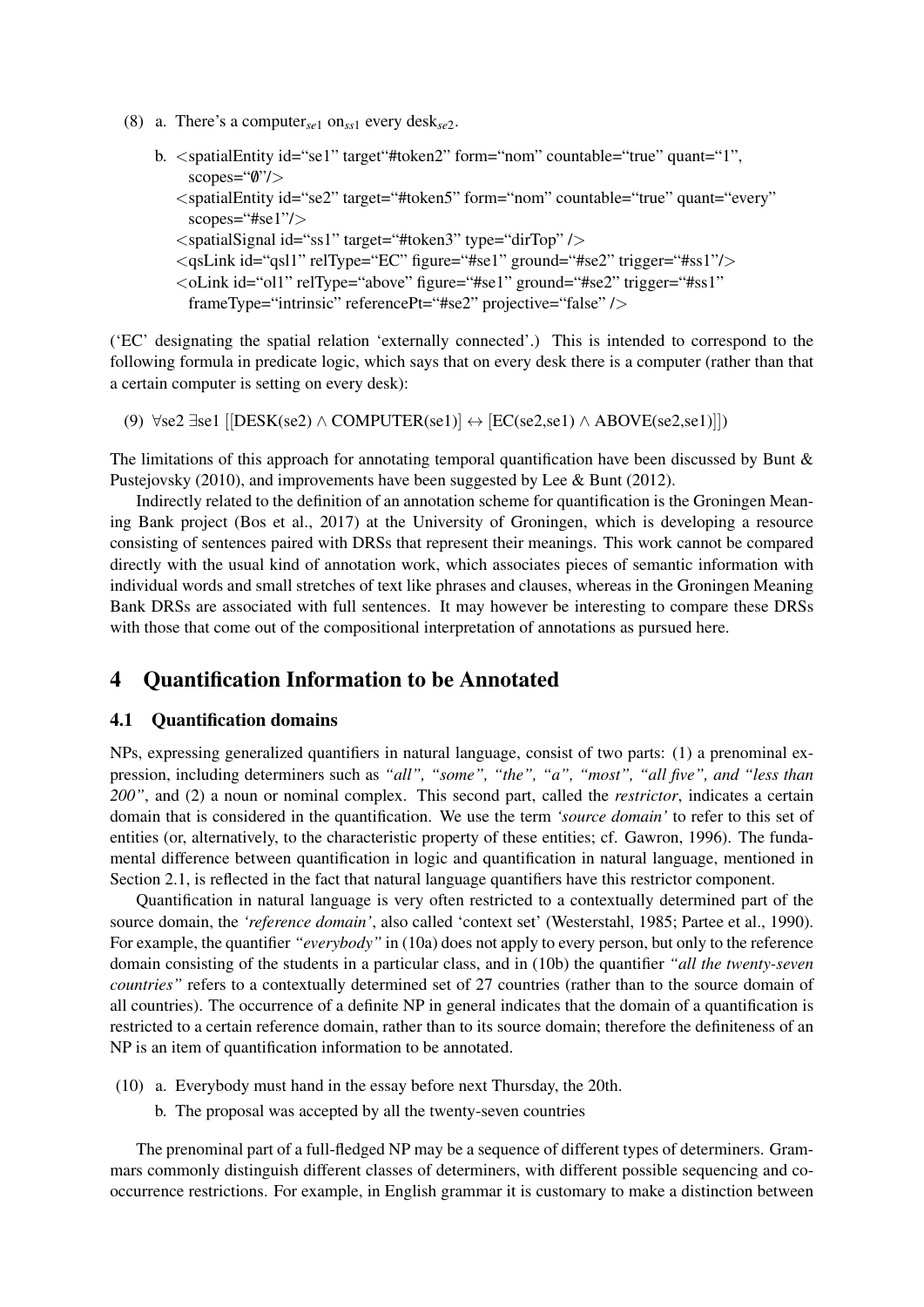predeterminers, central determiners, and postdeterminers (e.g. Quirk et al., 1972; Leech and Svartvik, 1975; Bennett, 1974). This classification can be made in such a way that the determiners in each class have a different function:

- predeterminers express the (absolute or proportional) quantitative involvement of the reference domain, and may, additionally, provide information about the distribution of a quantification over the reference domain;
- central determiners determine the definiteness of the NP, and thus co-determine a reference domain;
- postdeterminers contain information about the cardinality of the reference domain.

This is illustrated by the NP *"All my nine grandchildren"* in (11), where *"all"* is a predeterminer, *"my"* a central determiner, and *"nine"* a postdeterminer. The information carried by the various kinds of determiners is to be captured in the annotation of quantifications.

(11) All my nine grandchildren are boys.

### 4.2 Scope and Distributivity

Scope and distributivity, briefly mentioned in the introduction, are two important aspects of quantification in natural language to be taken into account in annotations. Studies of scope in quantifying expressions have focused almost exclusively on the relative scopes of sets of participants, as in the classical example *"Everybody in this room speaks two languages"*. In logic it is customary to assume that the relative scopes of sets of participants are linearly ordered (but see Hintikka, 1973 and Sher, 1990 on 'branching quantifiers'), but in natural language there are clear cases where none of the quantifications has wider scope than another. An example is provided by (12):

(12) Three breweries supplied five inns

The intended reading here is not that each one of three breweries supplied each one of five inns (wide scope of *"three breweries"*), nor that each one of five inns was supplied by each of three breweries (wide scope of *"five inns"*), but that in total three breweries supplied in total five inns. In this total-total, or *cumulative* reading (Scha, 1981) the two quantifications have equal scope; the two cardinal determiners both indicate the amount of involvement of the respective reference domains in the predication.

Not only the relative scoping of sets of quantified *participants* is a semantically important issue, but also the relative scoping of participants and *events*. This is illustrated by the two possible readings of the sentence in  $(13)$ :

(13) Everyone will die.

Besides the reading according to which everyone is mortal, there is also a reading which predicts an apocalyptic future event in which everyone will die. (Note that the latter interpretation involves the consideration of events in which multiple participants occupy the same role. Several approaches, such as those of the VerbNet and PropBank frameworks allow only a single occupant for each semantic role; the ISO approach to semantic role annotation (ISO 24617-4), does allow multiple participants in the same semantic role.) There is no way to represent this second reading without explicitly introducing events; (14a) and (14b) show how the two readings can be represented in first-order logic by assigning alternative relative scopes to the quantifications over events and participants:

(14) a.  $\forall x. \text{ person}(x) \rightarrow \exists e. [\text{die}(e) \land \text{future}(e) \land \text{ theme}(e,x)]$ b.  $\exists$ e. die(e)  $\land$  future(e)  $\land$   $\forall$ x. [person(x)  $\rightarrow$  theme(e,x)]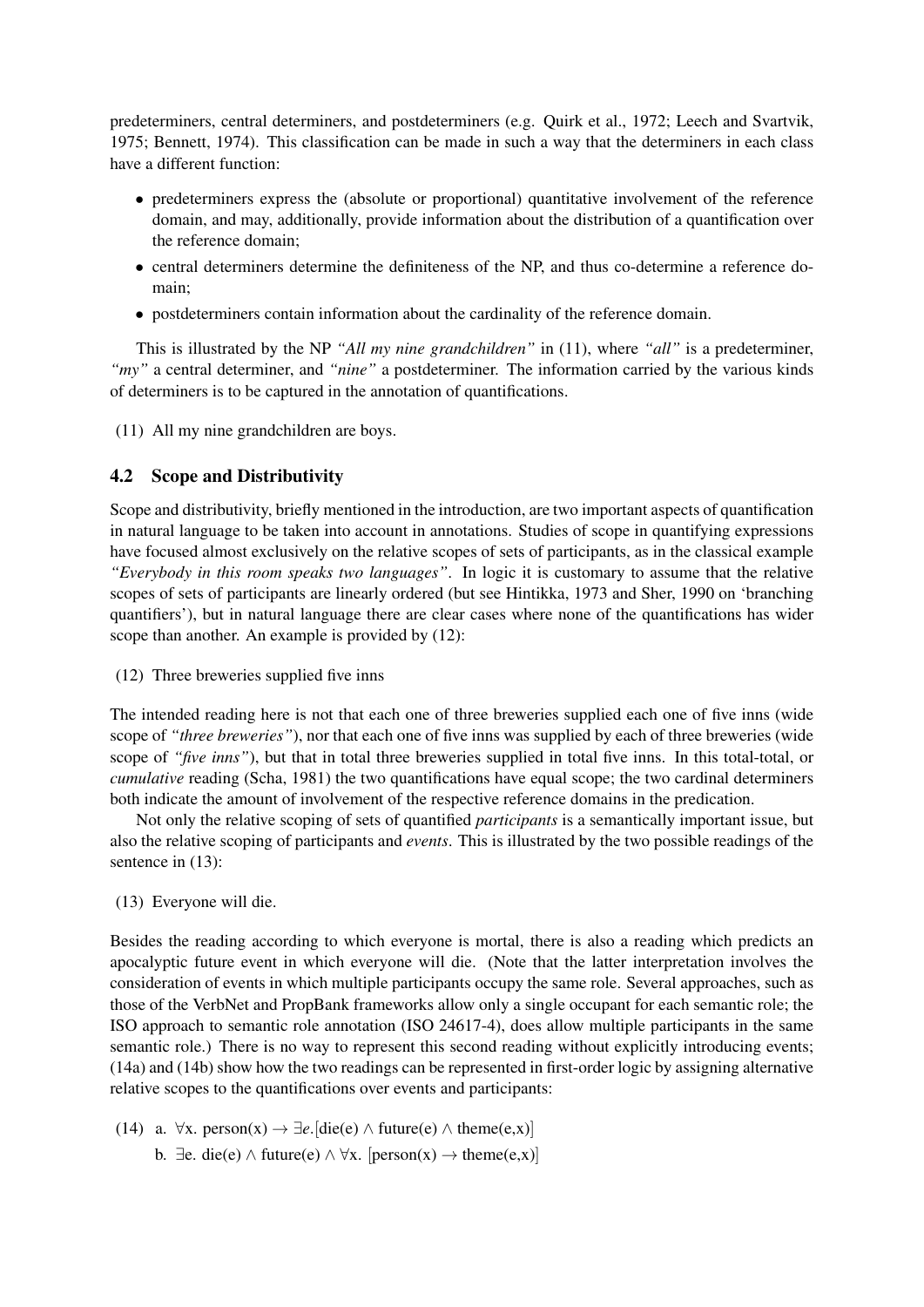In the annotation in (15) the relative scope of events and participants is marked up by means of the attribute 'eventScope' that has been added to the XML element <srLink> from ISO 24617-4. There is a tendency in natural language that quantification over events has narrow scope, so this attribute has the default value "narrow".

(15)  $\leq$ entity xml:id="x1" target="#m1" entityType="passenger"/ $>$ <event xml:id="e1" target="#m2" pred="die" time-"fut"/> <srLink event="#e1" participant="#x1" semRole="theme" eventScope="wide"/>

The annotation of scope will thus make use of two relations: one between the sets of participants involved and one between each set of participants and the events in which they participate.

Distributivity comes in an obvious form in the distinction between individual (or 'distributive') and collective participation, but other cases must be distinguished as well. In example sentence (16) the three boys involved did not necessarily do all the carrying either collectively or individually, but where they may have carried some heavy boxes collectively and some other, less heavy boxes individually:

(16) The boys carried all the boxes upstairs

The quantifications in this sentence have 'unspecific' distributivity (Bunt, 1985); the sentence just says that all the boxes were somehow carried upstairs by the boys, Following Kamp & Reyle (1993), we use the notation  $X^*$  to designate the set consisting of the members of  $X$  and the subsets of  $X$ , and the predicate  $P^*$  to designate the characteristic function of the set  $X^*$ , where  $P$  is the characteristic function of *X*. Using moreover the notation  $R_0$  to indicate the characteristic function of a reference domain that forms a subset of a source domain with characteristic function *R*, the interpretation of (16) can be represented in second-order predicate logic as follows:

(17) 
$$
\forall x. [box_0(x) \rightarrow \exists y. \exists e. [boy_0^*(y) \land carry-up(e) \land agent(e,y) \land \exists z. [box_0^*(z) \land [x=z \lor x \in z] \land theme(e,z)]]]
$$

The distributivity of a quantification is not a property of the set of participants in a set of events, but a property of the way of participating. This is illustrated by example (18), assuming that *"the men"* individually had a beer, and collectively carried the piano upstairs.

(18) The men had a beer before carrying the piano upstairs.

Distributivity should thus be marked up on the participation relation in the drinking and carrying events, as in the annotation fragment shown in (19), where the XML element  $\langle$ srLink $\rangle$  from ISO 24617-4 has been enriched with the attribute 'distr':

(19)  $\leq$ entity xml:id="x1" target="#m1" entityType="man"/>  $\leq$ event xml:id="e1" target="#m2" pred="drink"/ $>$ <event xml:id="e2" target="#m3" pred="carry"/> <srLink event="#e1" participant="#x1" semRole="agent" distr="individual"/> <srLink event="#e2" participant="#x1" semRole="agent" distr="collective"/>

### 4.3 Quantification and Modification

The restrictor part in a full-fledged NP is in the simplest case just a noun, but in general may contain adjectives and other expressions that modify the noun, such as other nouns (in noun-noun combinations in English, like *"bread crumbs"*, or as composite nouns in other languages, like *"broodkruimels"* in Dutch), prepositional phrases, and relative clauses. Moreover, conjunctions of nouns (possibly with modifications) may further add complexity to restrictors.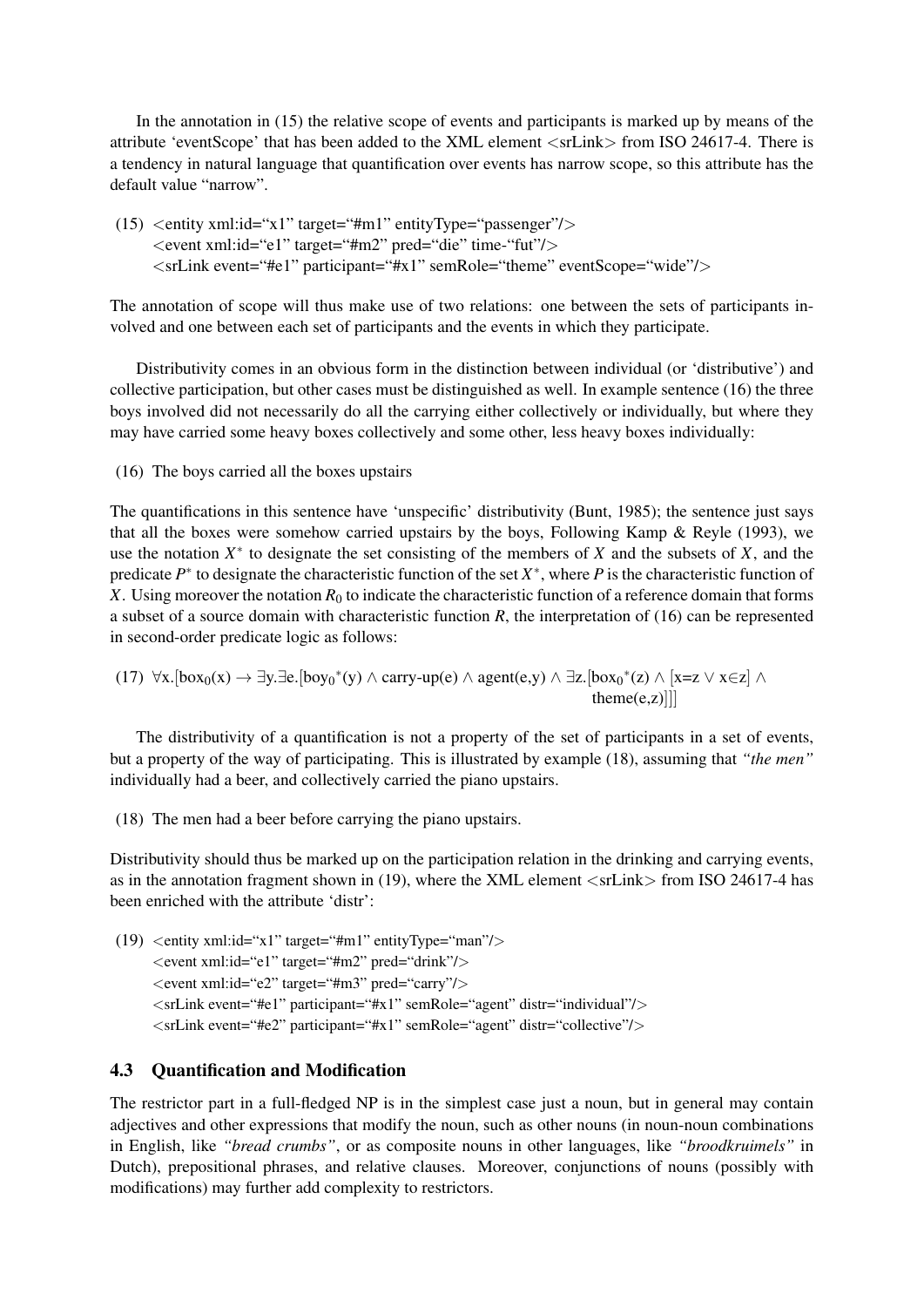Modifications bring certain issues of quantification, such as scope and distributivity, e.g. the restrictor *"heavy books"* in the sentence *"Peter carried some heavy books"* may be interpreted as referring to certain books that are heavy each (distributive reading) or to a heavy pile of books (collective reading).

Scope issues arise in particular when a noun is modified by a PP, as in (20), where a quantification inside the PP takes scope over the one of the head noun. This phenomenon is known as 'inverse linking' (May, 1977; May and Bale, 2007; Ruys and Winter, 2011; Barker, 2014). The phenomenon of inverse linking with PP modification is widespread; especially the case of an universally quantified main NP and existentially quantified PP is quite common.

(20) Mr Kay met with a council member from every town that expressed an interest in the proposal.

It has been claimed in the literature that in the case of inverse linking the quantifier of the embedded NP always takes maximal scope, but this has been challenged by Szabolcsi (2010), who provides counterexamples.

To capture the relevant information related to quantification within a complex restrictor, the annotation of complex restrictors needs to be articulated in marking up the head noun that is central to the restrictor, and the various possible modifiers, with indications of their distributivity and of the scope inversion that may occur with PPs as well as (though less commonly) with relative clauses (Barker, 2014; Szabolsi, 2010).

## 5 Towards an ISO Standard Annotation Scheme

An ISO standard annotation scheme for the annotation of quantification should fit within the series of semantic annotation standards known collectively as the Semantic Annotation Framework (SemAF), ISO 24617. It should as such be compatible with the existing parts of SemAF: Part 1, Time and events; Part 2, Dialogue acts; Part 4: Semantic roles; Part 7: Spatial information, and Part 8: Discourse relations. Moreover, it should be defined according to the ISO Principles for semantic annotation (ISO 24617-6; see also Bunt, 2015, and Pustejovsky et al., 2017), which means that it should have a 3-part definition consisting of (1) an abstract syntax; (2) a concrete syntax; (3) a semantics. This formal definition should be supported by a metamodel that captures the fundamental concepts used in annotations and the way they are related. Appendix A contains the specification of such a metamodel for quantification.

For reasons of space, we leave any consideration of the abstract syntax of quantification annotations out of this paper. It may be noted, though, that following the ISO principles, the semantics of the annotations is specified for the abstract syntax, and *a fortiori* applies to any rendering of the abstract annotation structures. In particular, the ISO principles require every representation format for semantic annotations to be defined by a so-called 'ideal' concrete syntax, i.e. a syntax that is (1) complete, in the sense of defining a representation for every annotation structure defined by the abstract syntax; (2) unambiguous, i.e. every representation defined by the concrete syntax is a rendering of one annotation structure defined by the abstract syntax (see Bunt, 2010). Organizing the definition of annotations according to this 3 part setup with a semantics defined for abstract annotation structures and using only ideal representation formats has the advantage that alternative representations of the abstract annotation structures inherit the semantics of the abstract syntax, and the representations in any ideal format can be converted to any other ideal format in a meaning-preserving way. In other words, all ideal representation formats are semantically equivalent. A benefit of this approach is that it supports the design of user-friendly representations. While XML representations are convenient for automatic processing, they are not suitable for human use, but they can be automatically converted to other formats that are more convenient for use by human annotators and dialogue researchers.

As a simple example, the natural language quantifier expressed by the NP *"two men"* corresponds to an abstract annotation structure that pairs the markable for an occurrence of the expression *"two men"* with a quadruple of concepts as shown in (21a); a concrete representation in XML may look as in (21b); and the semantic interpretation as shown in (21c), obtained by applying the interpretation rule (22). Rules of this kind, where 'P' stands for the characteristic predicate of a source domain, as defined by the lexical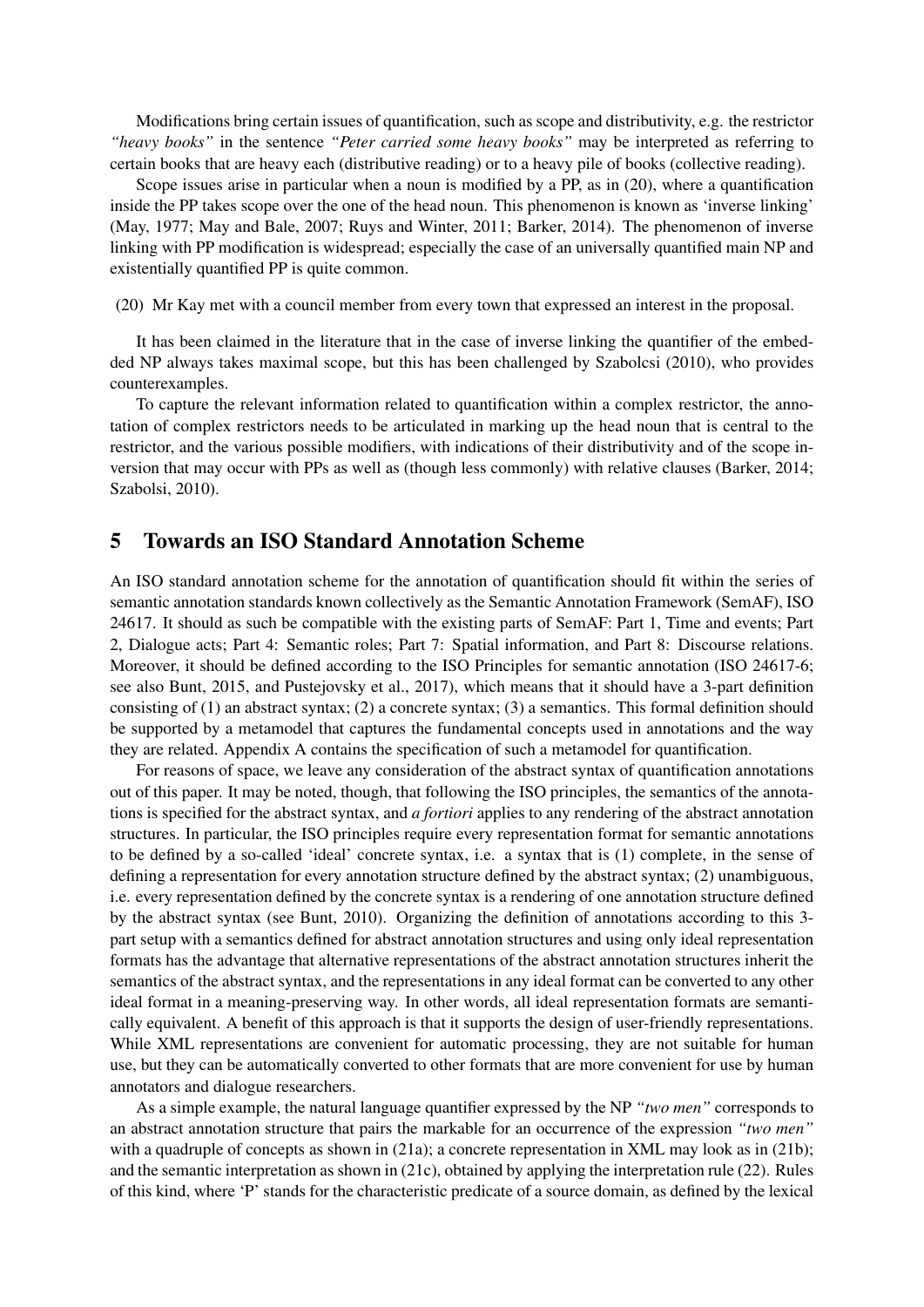semantics of an NP head noun, and *C* is a predicate that expresses quantitative involvement, as defined by the semantics of a determiner, form the specification of the compositional semantics of annotation structures.

- (21) a.  $\langle$ man, some, indef,  $\lambda z.|z| = 2\rangle$ 
	- b.  $\leq$ entity xml:id="x1" target="#m1" entityType="man" involvement="2"/>



## 6 Concluding Remarks

In this paper we have indicated some of the most important requirements for the specification of an ISO standard annotation scheme for quantification, focusing on the theoretical foundations provided by (1) the theory of generalized quantifiers; (2) a neo-Davidsonian approach to events and their participants; (3) the separation of the abstract and concrete syntax of annotations, following the distinction between annotations and their representations as made in the ISO Linguistic Annotation Framework (ISO 24612; cf. Ide and Romary, 2004) and elaborated in the ISO Principles of semantic information, with (4) its way of associating a semantics (using higher-order Discourse Representation Structures) with abstract annotation structures, abstracting away from representation formats.

We have identified a number of properties of quantification in natural language that have to be taken into account in a semantically adequate annotation scheme, including those that occur in noun modification structures with quantifier restrictors, such as the distributivity of adjectival modification and inverse linking in modification by preposition phrases.

The specification of an annotation scheme following the theoretical directions indicated in this paper is in preparation as a new part of the ISO Semantic Annotation Framework (SemAF, ISO 24617).

### Bibliography

Alshawi, H. (1990) Resolving Quasi Logical Form. *Computational Linguistics* 16: 133-144.

- Barker, C. (2014) Scope. In: S. Lappin and C. Fox (eds) *The Handbook of Contemporary Semantic Theory*, John Wiley, Chapter 2, pp. 40-76.
- Barwise, J. (1979) On Branching Quantifiers in English. *Journal of Philosophical Logic* 8: 47-80.
- Barwise, J. and R. Cooper (1981) Generalized Quantifiers and Natural Language. *Linguistics and Philosophy* 4, pp. 159-219.
- Bennett, M. (1974) *Some extensions of a Montague fragment of English*. Ph. D. Dissertation, University of California, Los Angeles.

Benthem, J. van (1984) Questions about Quantifiers. *Journal of Symbolic Logic* 49: 443-466.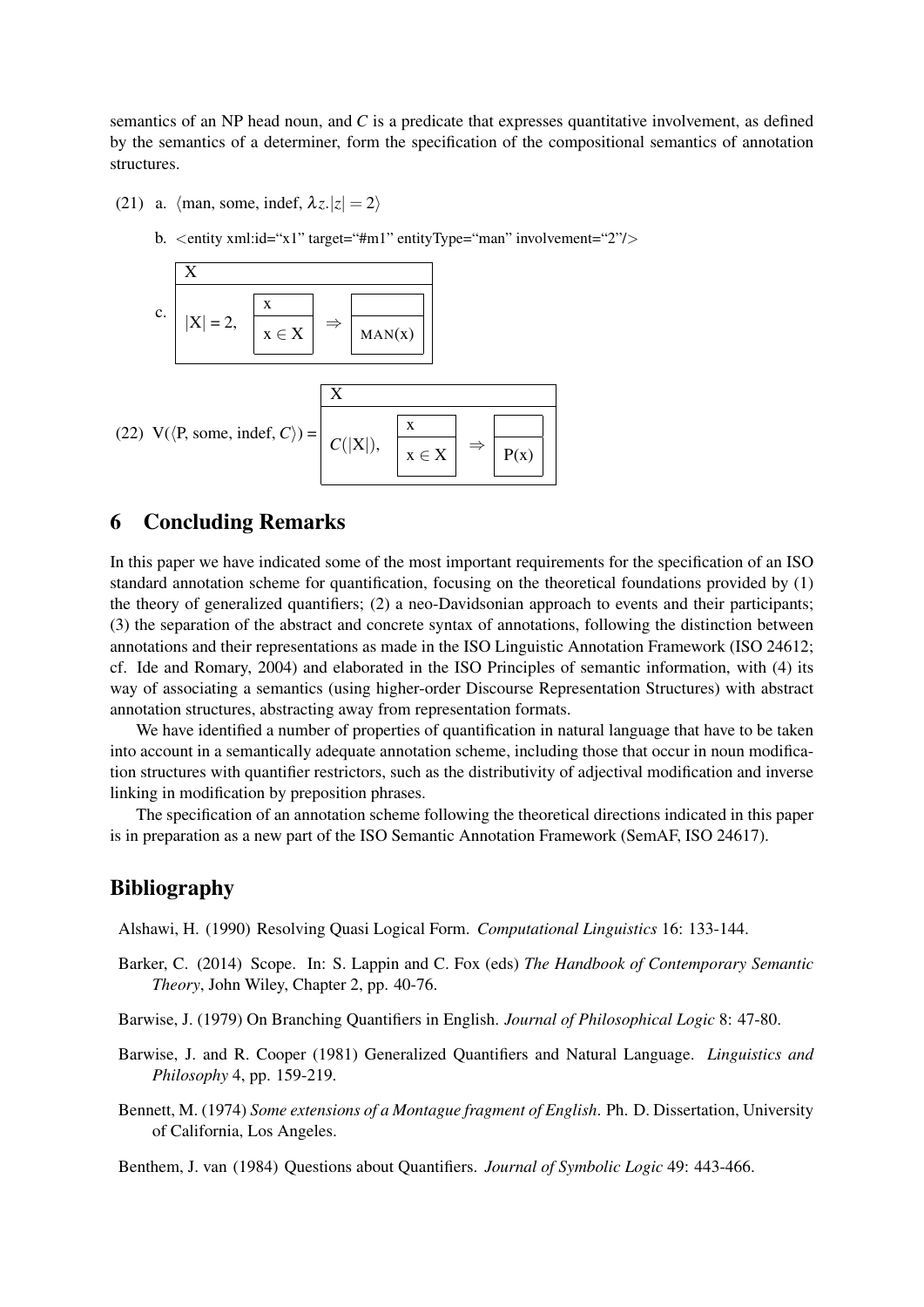- Bos, J. (1995) Predicate Logic Unplugged. In *Proceedings 10th Amsterdam Colloquium*, Amsterdam: ILLC, pp. 133-142.
- Bos, J.,V. Basile, K. Evang, N. Venhuizen, and J. Bjerva (2017): The Groningen Meaning Bank. In: Nancy Ide and James Pustejovsky (eds): *Handbook of Linguistic Annotation*, pp 463-496, Berlin: Springer.
- Bunt, H. (1985) *Mass terms and model-theoretic semantics.* Cambridge, UK: Cambridge University Press.
- Bunt, H. (2010) A methodology for designing semantic annotation languages exploiting syntacticsemantic iso-morphisms. In Fang, A., Ide, N. and Jonathan Webster (eds.) *Proceedings of ICGL 2010, Second International Conference on Global Interoperability for Language Resources*, City University of Hong Kong, pp. 29-45.
- Bunt, H. and J. Pustejovsky (2010) Annotating Temporal and Event Quantification. In *Proceedings of ISA-5, Fifth International Workshop on Interoperable Semantic Annotation*, Harry Bunt and Ernest Lam (eds), City University of Hong Kong, pp. 15-22.
- Bunt, H. (2015) On the principles of semantic annotation. In *Proceedings 11th Joint ACL-ISO Workshop on Interoperable Semantic Annotation (ISA-11)*, London, pp. 1-13.
- Choe, J.-W. (1987) *Anti-quantifiers and A Theory of Distributivity*. Ph.D. Dissertation, MIT.
- Cooper, R. (1983) *Quantification and syntactic theory*. Dordrecht: Reidel.
- Davidson, D. (1967) The logical form of action sentences. In N. Rescher (ed.) *The Logic of Decision and Action.* Chapter 3. University of Pittsburgh Press.
- Frege, G. (1879). *Begriffsschrift, eine der arithmetischen nachgebildete Formelsprache des reinen Denkens*. Halle: Nebert.
- Gawron, J.M. (1996) Quantification, quantificational domains, and dynamic logic. In *Handbook of Contemporary Semantic Theory*, edited by Shalom Lappin, Oxford: Blackwell, pp. 247-267.
- Higginbottom, J.and R. May (1981) Questions, quantifiers and crossing. *The Linguistic Review* 1, 41- 80.
- Hintikka, J. (1973) Quantifiers vs. Quantification Theory. *Dialectica* 27: 329-358.
- Ide, N. and Romary, L. (2004) International Standard for a Linguistic Annotation Framework. *Natural Language Engineering* 10: 221-225.
- Ide, N. and H. Bunt (2010) Anatomy of Annotation Schemes: Mappings to GrAF. In *Proceedings 4th Linguistic Annotation Workshop (LAW IV)*, Uppsala, Sweden, pp. 115-124.
- ISO 24612 (2010) *ISO 24612: Language resource management: Linguistic annotation framework (LAF)*. International Organisation for Standardisation ISO, Geneva.
- ISO 24617-1 (2012) *ISO 24617-1: Language resource management Semantic annotation framework – Part 1: Time and events.* International Organisation for Standardisation ISO, Geneva.
- ISO 24617-2 (2012) *ISO 24617-2: Language resource management Semantic annotation framework – Part 2: Dialogue acts.* International Organisation for Standardisation ISO, Geneva.
- ISO 24617-4 (2014) *ISO 24617-4: Language resource management Semantic annotation framework – Part 4: Semantic roles.* International Organisation for Standardisation ISO, Geneva.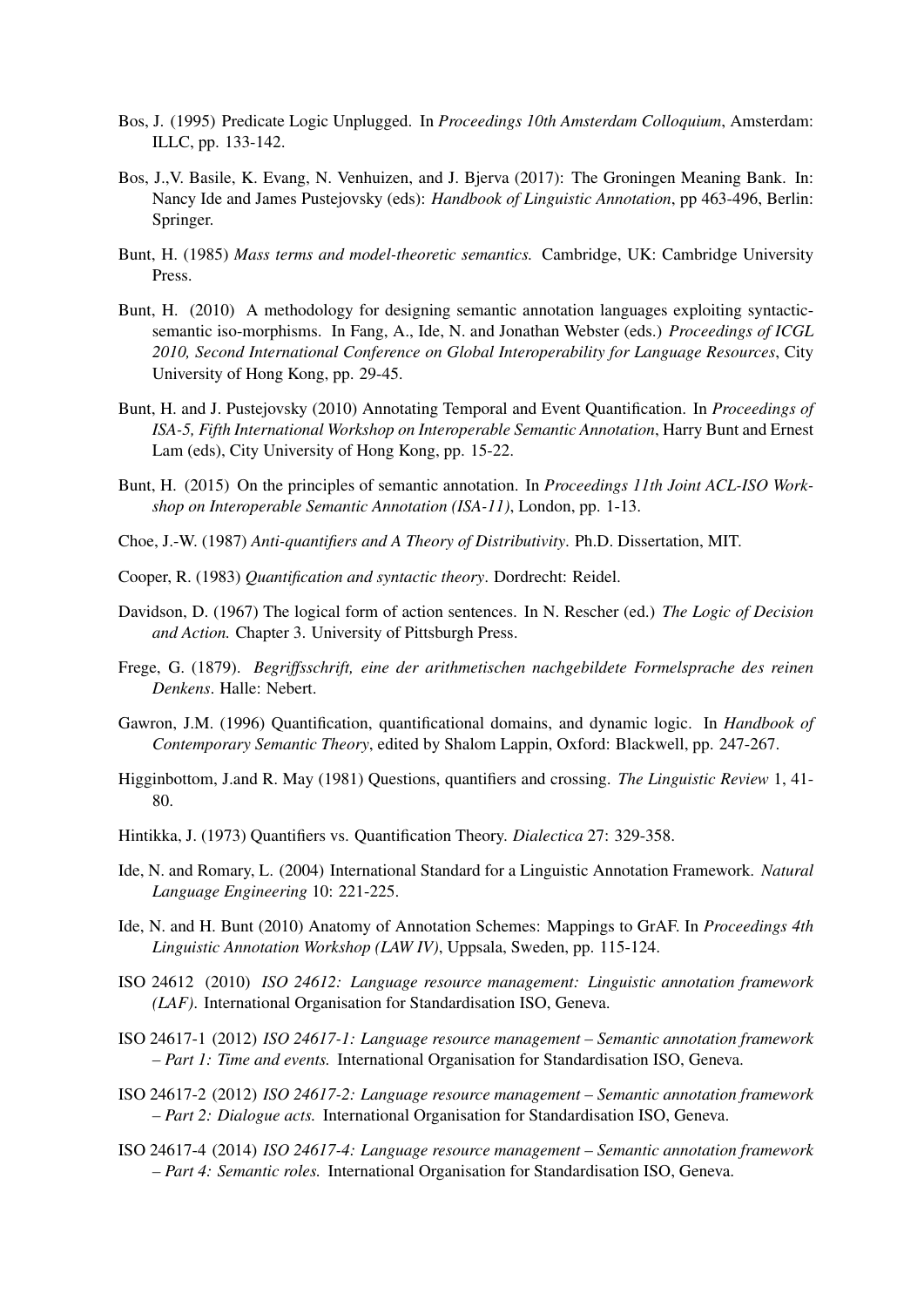- ISO 24617-6 (2016) *ISO 24617-6: Language resource management Semantic annotation framework – Part 6: Principles of semantic annotation.* International Standard. International Organisation for Standardisation ISO, Geneva.
- ISO 24617-7 (2015) *ISO 24617-7: Language resource management Semantic annotation framework – Part 7: ISOspace.* International Organisation for Standardisation ISO, Geneva.
- Kamp, H. and U. Reyle (1993) *From Discourse to Logic*. Dordrecht: Kluwer Academic Publishers.
- Keenan, E. (1987) Unreducible n-ary Quantification in Natural language. In P. Gardenfors (ed.) Generalized Quantifiers, *Linguistic and Logical Approaches.* Dordrecht: Reidel.
- Keenan, E. and Stavi, J. (1986) A semantic characterization of natural language determiners, *Linguistics and Philosophy*, 9: 253-326.
- Keenan, E. and Westerstahl, D., (1997) Generalized quantifiers in Linguistics and Logic, in J. van Benthem and A. ter Meulen (eds.), *Generalized quantifiers in Natural Language*, Dordrecht: Foris, pp. 837-993.
- Lee, K. and H. Bunt (2012) Counting time and events. In *Proceedings 8th Joint ISO-ACL SIGSEM Workshop on Interoperable Semantic Annotation (ISA-8)*, ILC-CNR, Pisa.
- Leech, G. and J. Svartvik (1975) *A communicative grammar of English.* London: Longman.
- Lindström, P. (1966) First Order Predicate Logic with Generalized Quantifiers. *Theoria* 32, 186-195.
- May, R. (1977) *The Grammar of Quantification*. Ph.D. Dissertation, MIT.
- May, R. and A. Bale (2005) Inverse linking. In M. Everaert and H. van Riemsdijk (eds.) *The Blackwell Companion to syntax, Vol. 2*. Oxford: Blackwell, Chapter 6, pp. 639-667.
- Montague, R. (1971) The proper treatment of quantification in ordinary language In *Formal Philosophy*, edited by R. Thomason New Haven: Yale University Press 1974,
- Mostovski, A. (1957) On a Generalization of Quantifiers. *Fundamentae Mathematicae* 44, 12-36.
- Parsons, T. (1990) *Events in the Semantics of English: A Study in Subatomic Semantics.* Cambridge (MA): MIT Press, .
- Partee, B. (1988) Many Quantifiers. In *ESCOL 89: Proceedings of the Eastern States Conference on Linguistics.* Reprinted in *Compositionality in Formal Semantics: Selected Papers by Barbara Partee*, Oxford: Blackwell 2004, pp. 241-158.
- Partee, B., Ter Meulen, A. and Wall, R. (1990) *Mathematical Models in Linguistics.* Springer, Berlin. Pulman, S. (2000) Bidirectional contextual resolution. *Computational Linguistics* 26: 497-538.
- Pustejovsky, J., H. Bunt, and A. Zaenen (2017) Designing Annotation Schemes: From Theory to Model.' In: Nancy Ide and James Pustejovsky (eds): *Handbook of Linguistic Annotation*, Springer, Berlin
- Quirk, R., S. Greenbaum, G. Leech, and J. Svartvik (1972) *A grammar of contemporary English.* London: Longman.
- Robaldo, L. (2014) On the identification of quantifiers' witness sets: a study of multi-quantifier sentences. *Journal of Logic, Language and Information* 23 (1).
- Ruys, E. and Y. Winter, Y. (2011) Scope Ambiguities in Formal Linguistics. In D. Gabbay and F. Guenthner (eds.) *Handbook of Philosophical Logic* 16, Dordrecht: Foris.